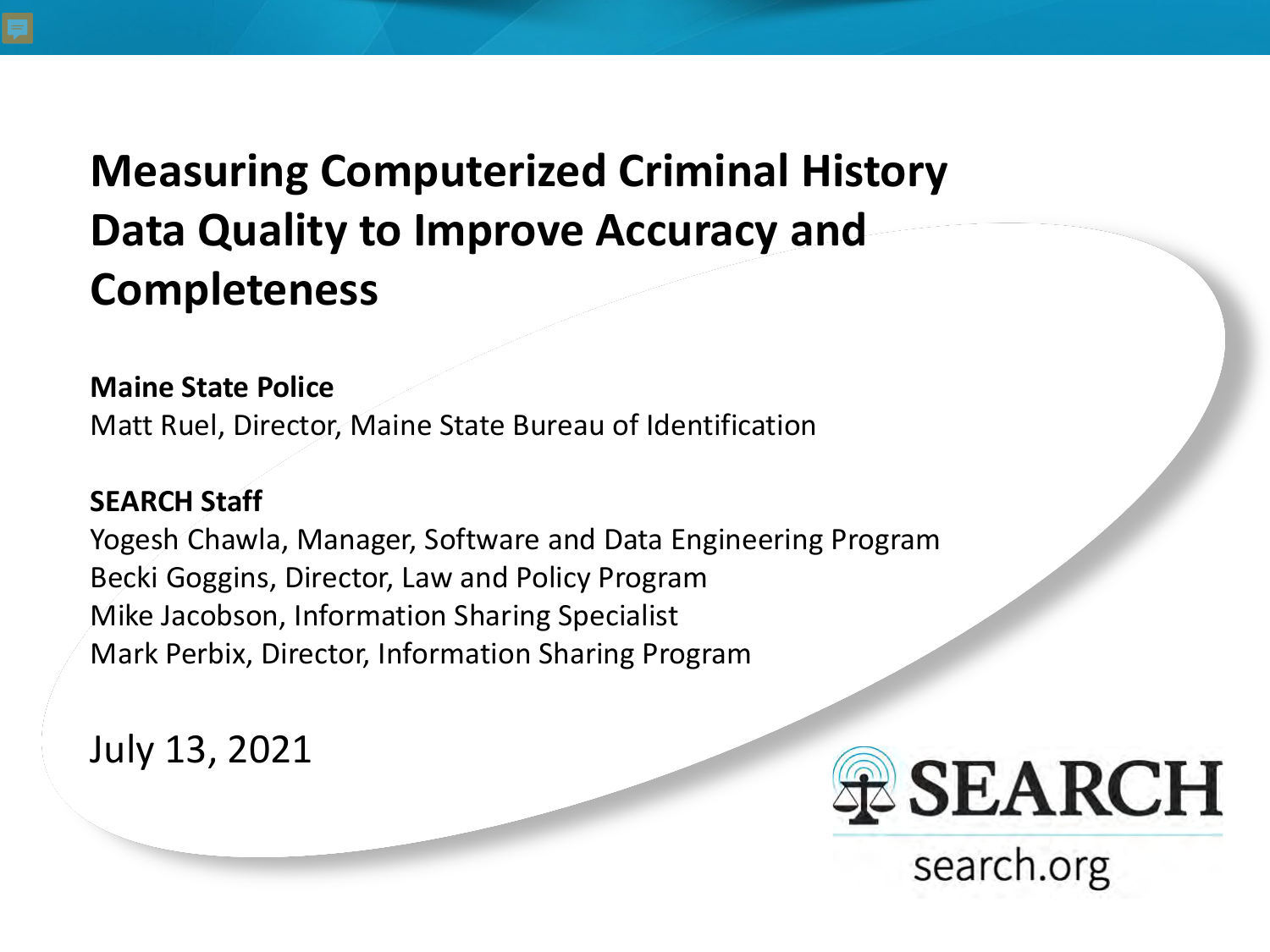## **Purpose of the Session**

- **Report on the work of the CCH Metrics Working Group**
- **Provide update on common research and operational metrics**
- **Discuss common CCH data model**
- **Demonstrate analytic tools and capabilities**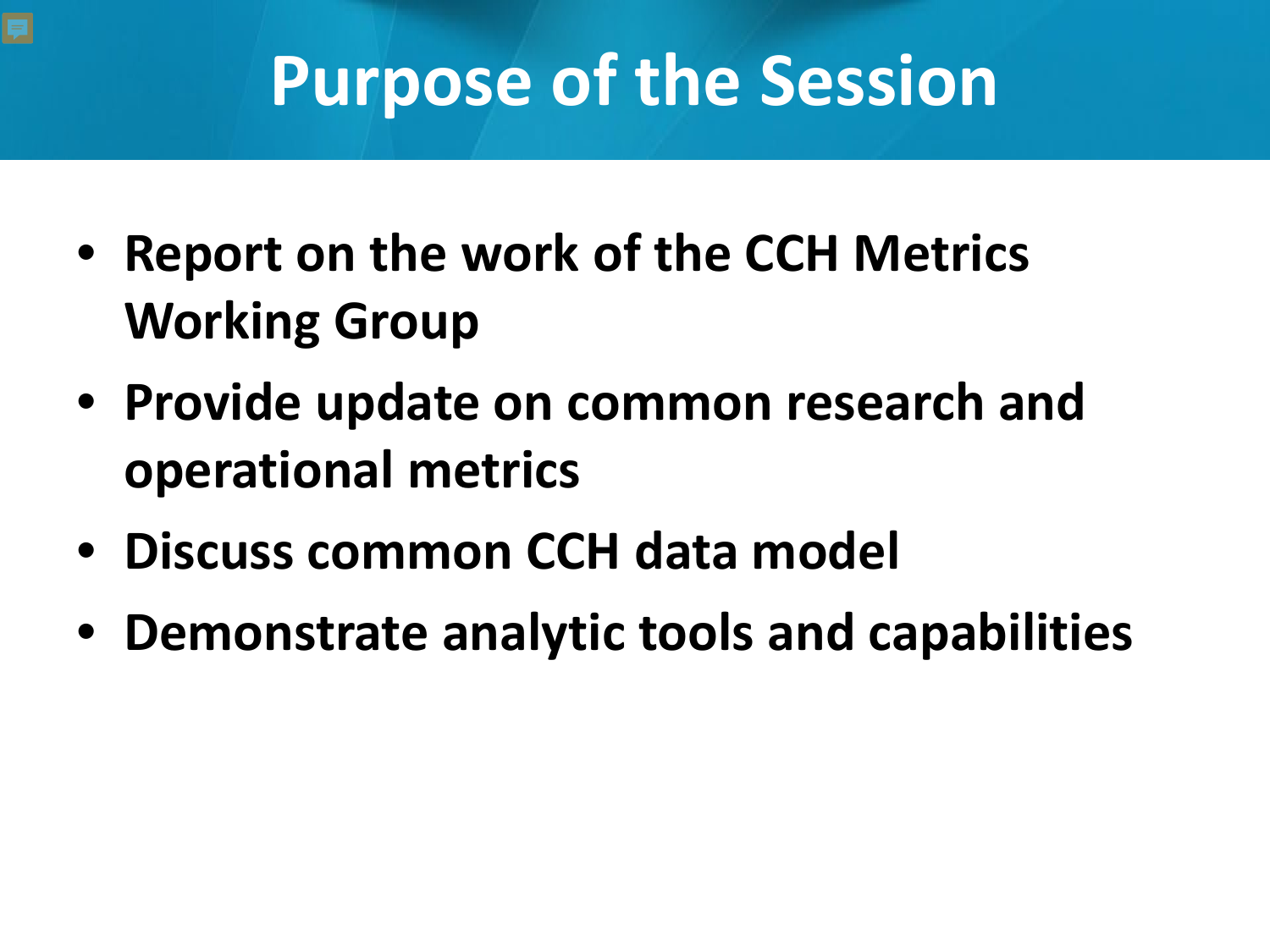# **CCH Metrics Working Group**

#### • **Research using CHRI**

- Recidivism
- Redemption

#### • **Operational and Policy metrics using CHRI**

- Arrests missing dispositions
- Arrest and disposition reporting patterns
- Time from arrest to disposition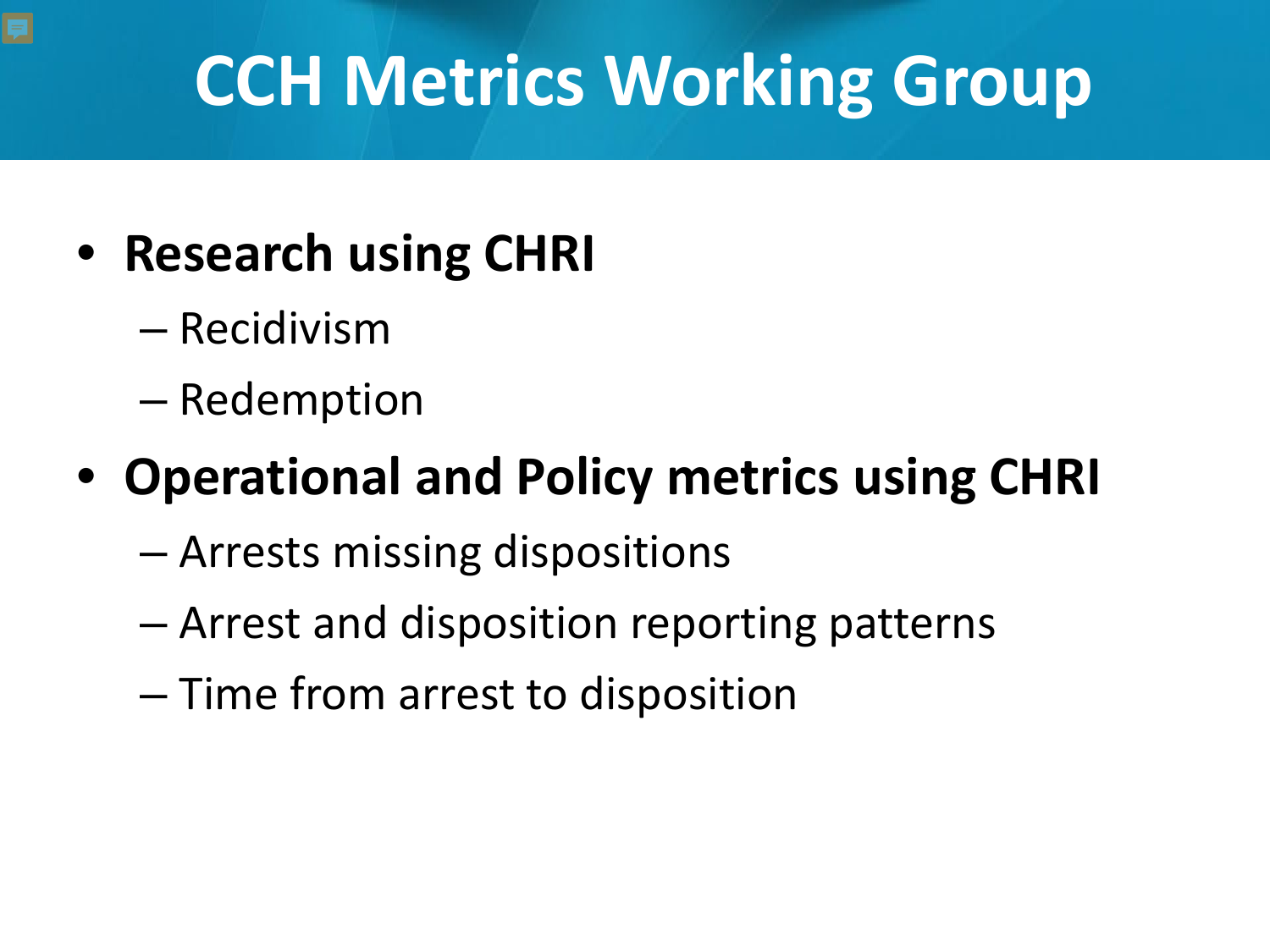### **Research Examples**

- **Recidivism among persons released from state prisons has been a longstanding research topic**
- **Recidivism among individuals who received a non-custodial sentence compared to a jail or prison sentence has not been examined as closely**
- **Recidivism rates based on length of time in community is another trending research topic**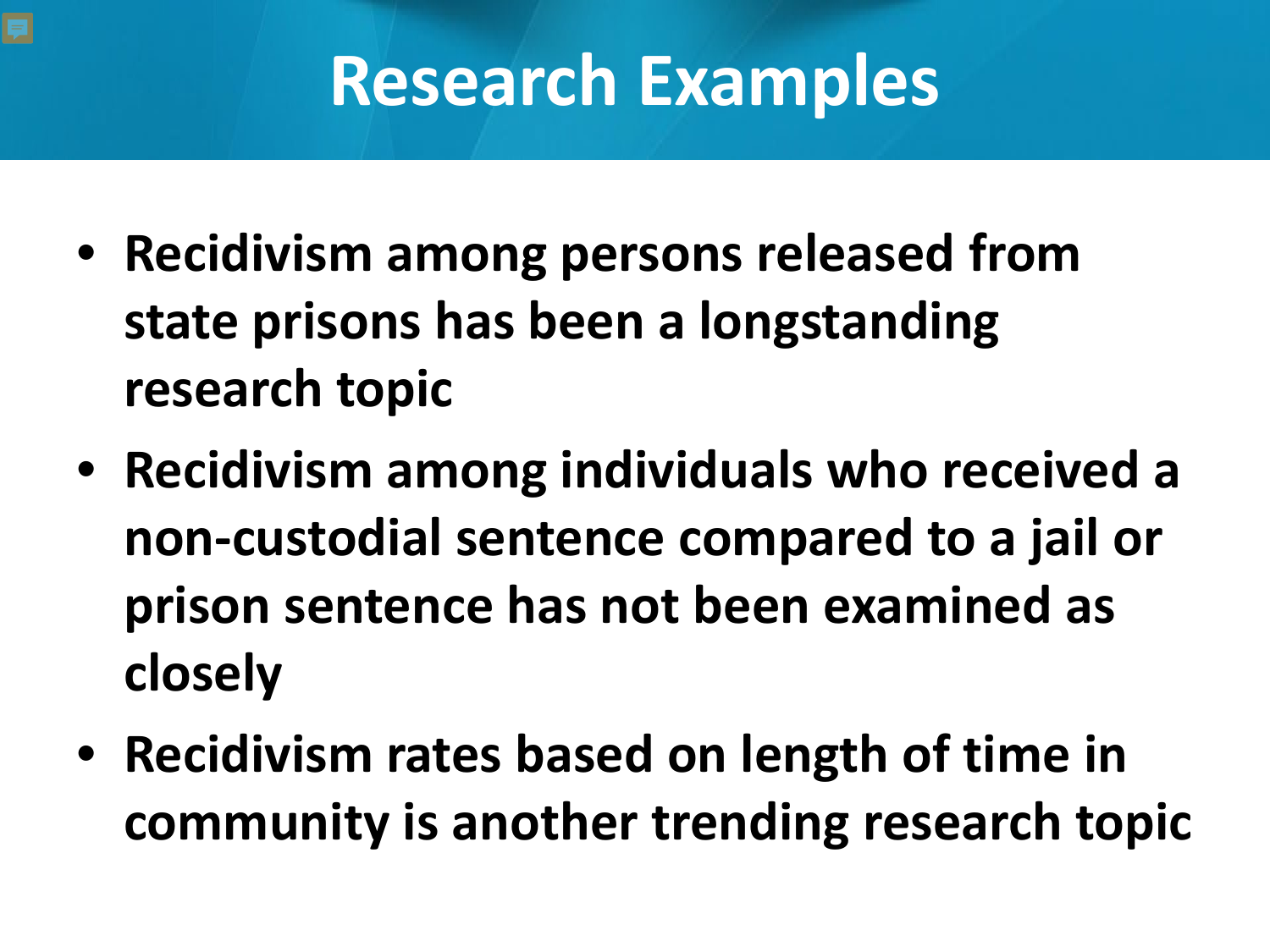#### **Today's Focus – Operational Metrics**

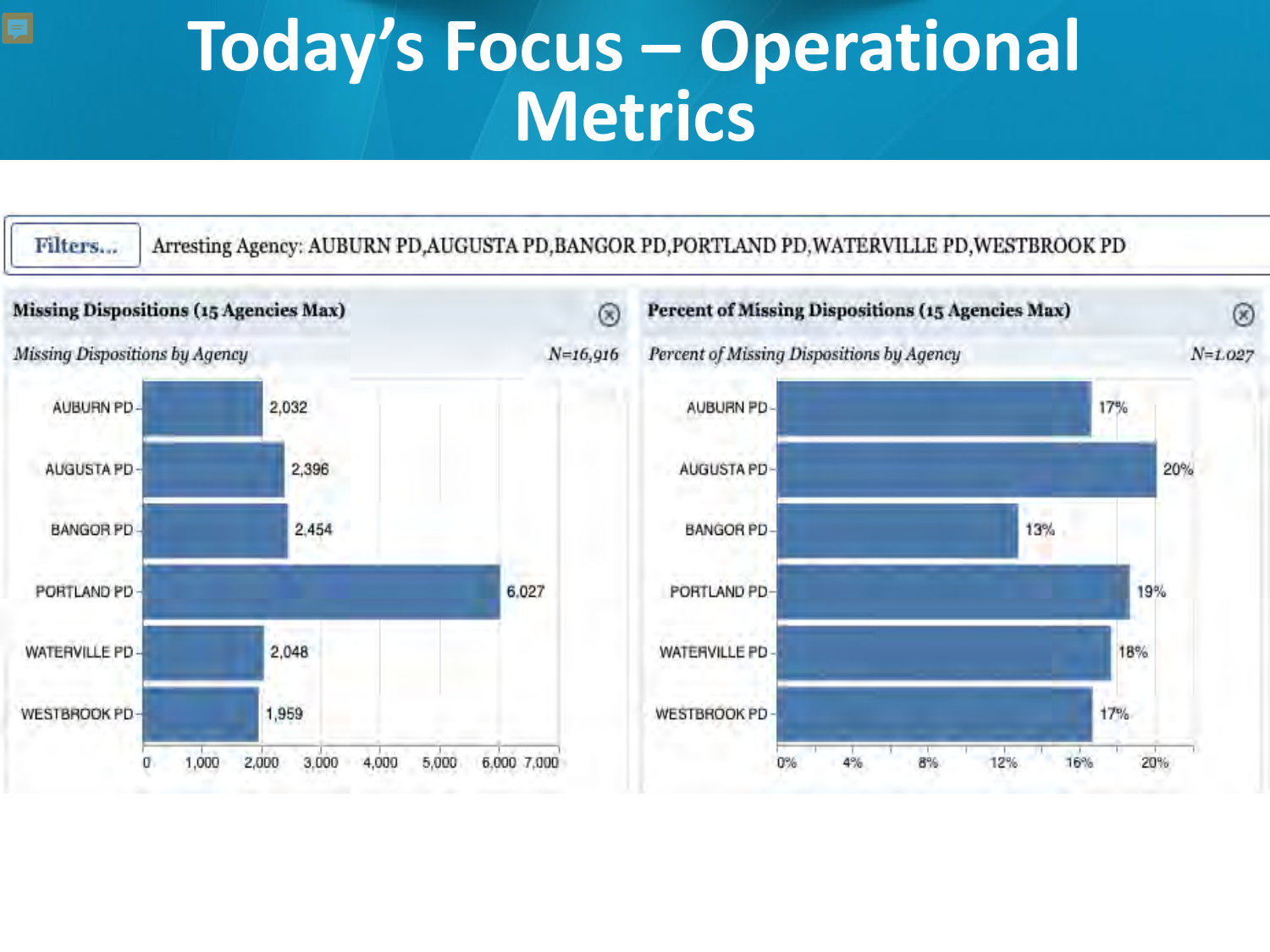## **Common Data Model (CDM)**

- **Purpose of the CDM**
- **Current state of the CDM**
	- Data received to date
	- Normalization of data
	- Derived elements
- **Challenges**
	- Standardizing charges
	- Aggregating dispositions
	- Standardizing sentencing data
- **State Data Profiles**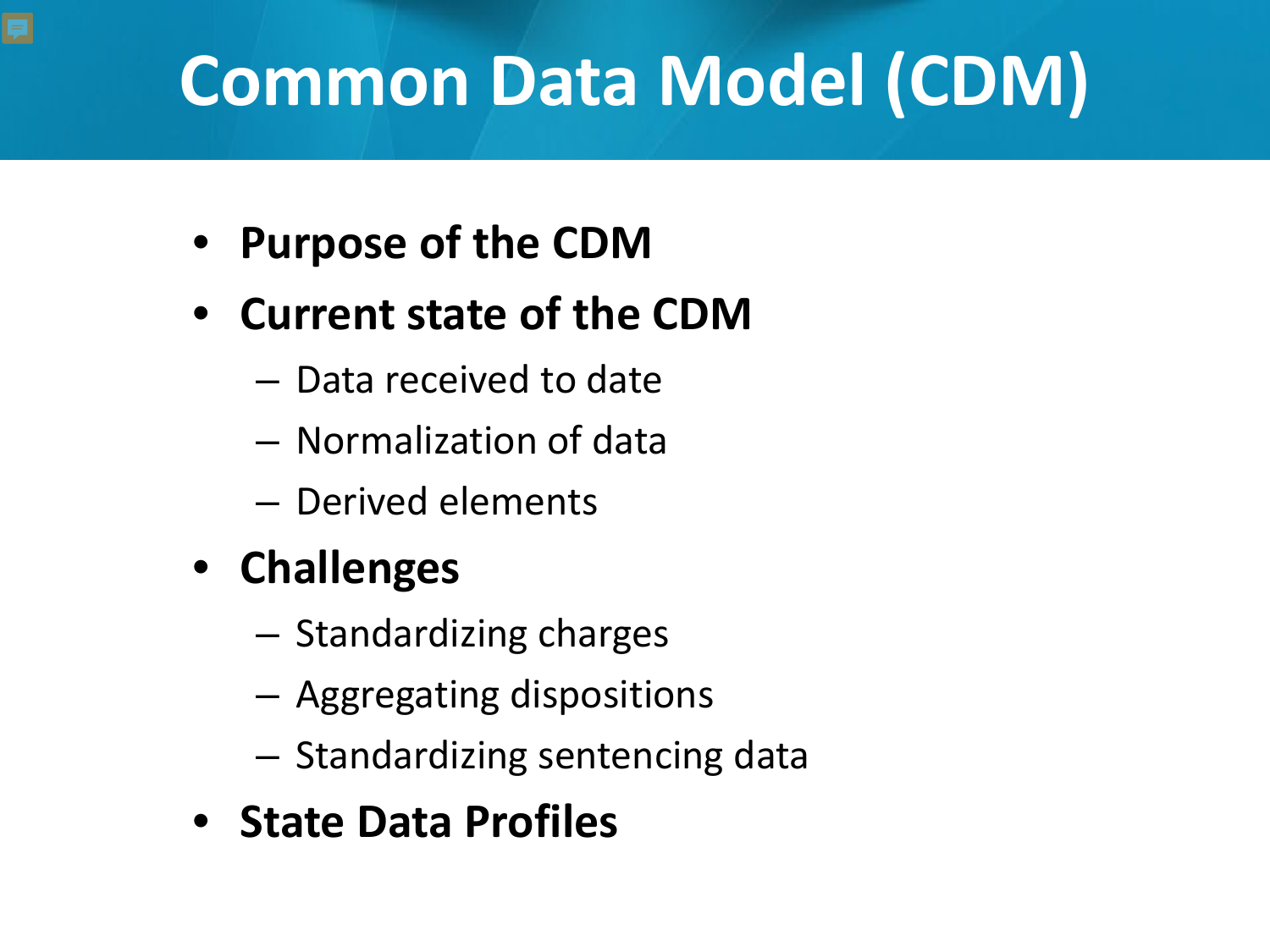### **Example Derived Elements**

| Age Range at Arrest | Under 10    |
|---------------------|-------------|
|                     | $10 - 17$   |
|                     | $18 - 19$   |
|                     | $20 - 24$   |
|                     | $25 - 29$   |
|                     | 30-34       |
|                     | $35 - 39$   |
|                     | 40-49       |
|                     | 50-59       |
|                     | 60-69       |
|                     | 70-79       |
|                     | 80 or older |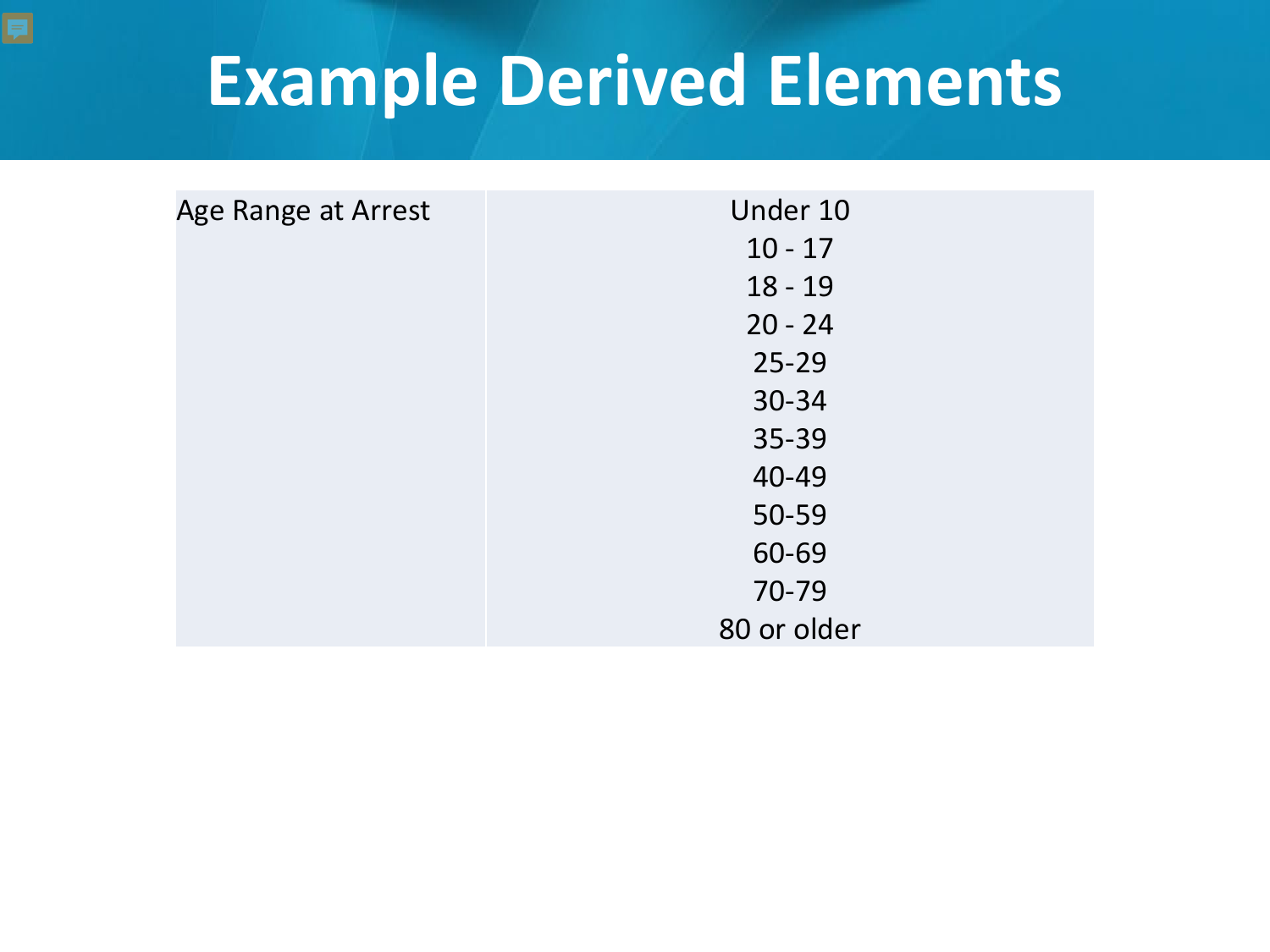### **Example Derived Elements**

Time from arrest to disposition in days

How long it took to receive a disposition for this arrest

Arrests without any True if there is NOT a court disposition disposition of any kind for this arrest cycle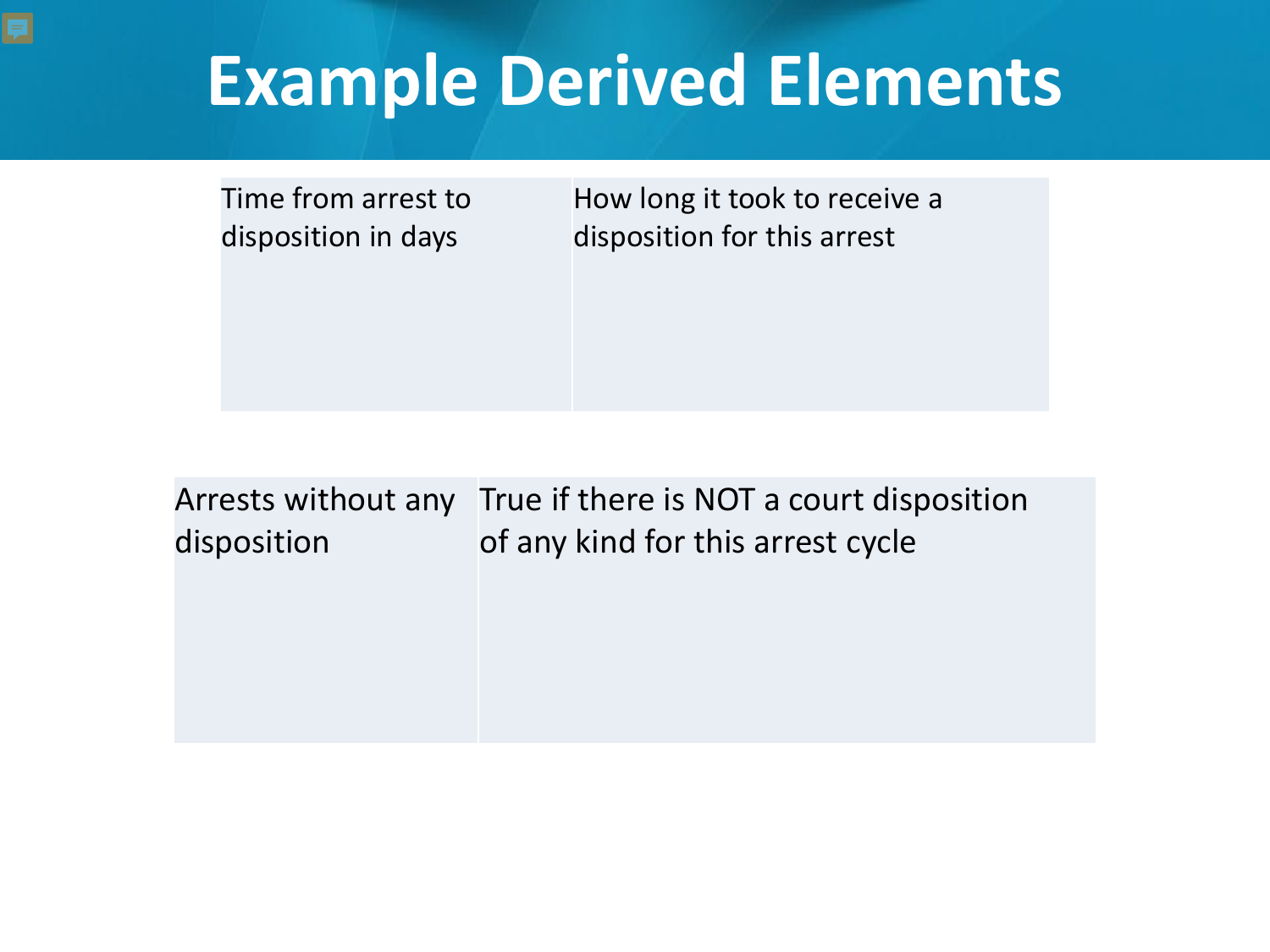## **Some Challenges**

- **Charge Mapping Because the Charge Statute was Not in the Charge Table**
	- Raw data:
		- Charge Statute 99 MRSA Arson
	- Transformed data:

Charge Statute – 17-A MRSA 802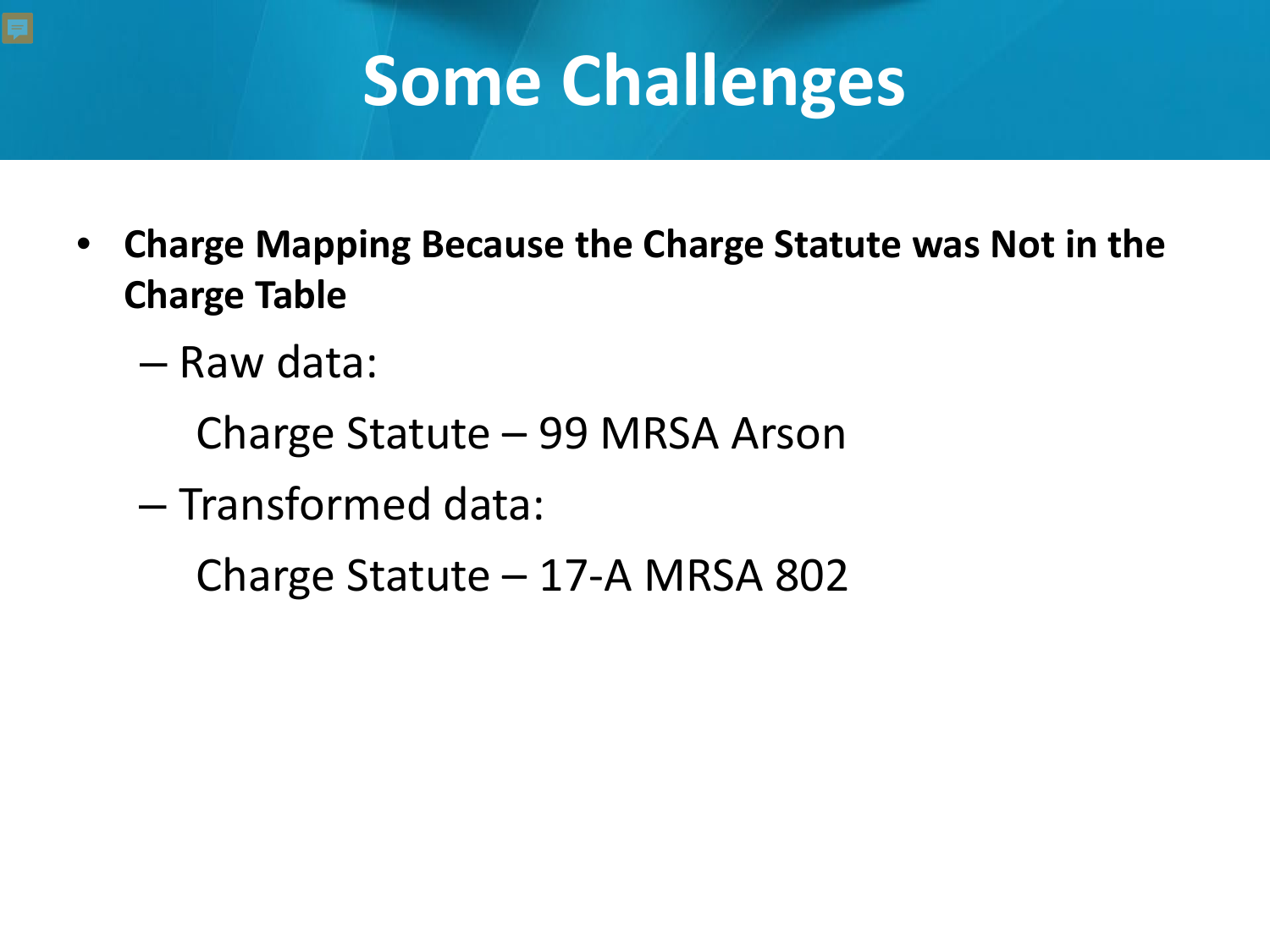## **Some Challenges**

- **Dispositions Reported as Counts in Separate Fields**
	- Raw Data
		- Final Counts =  $1$  Convicted Counts =  $1$

Acquitted Counts = 0 Nol Pro Counts = 0

- CDM Data
	- C\_Charge\_Disposition\_Code = CONVICTED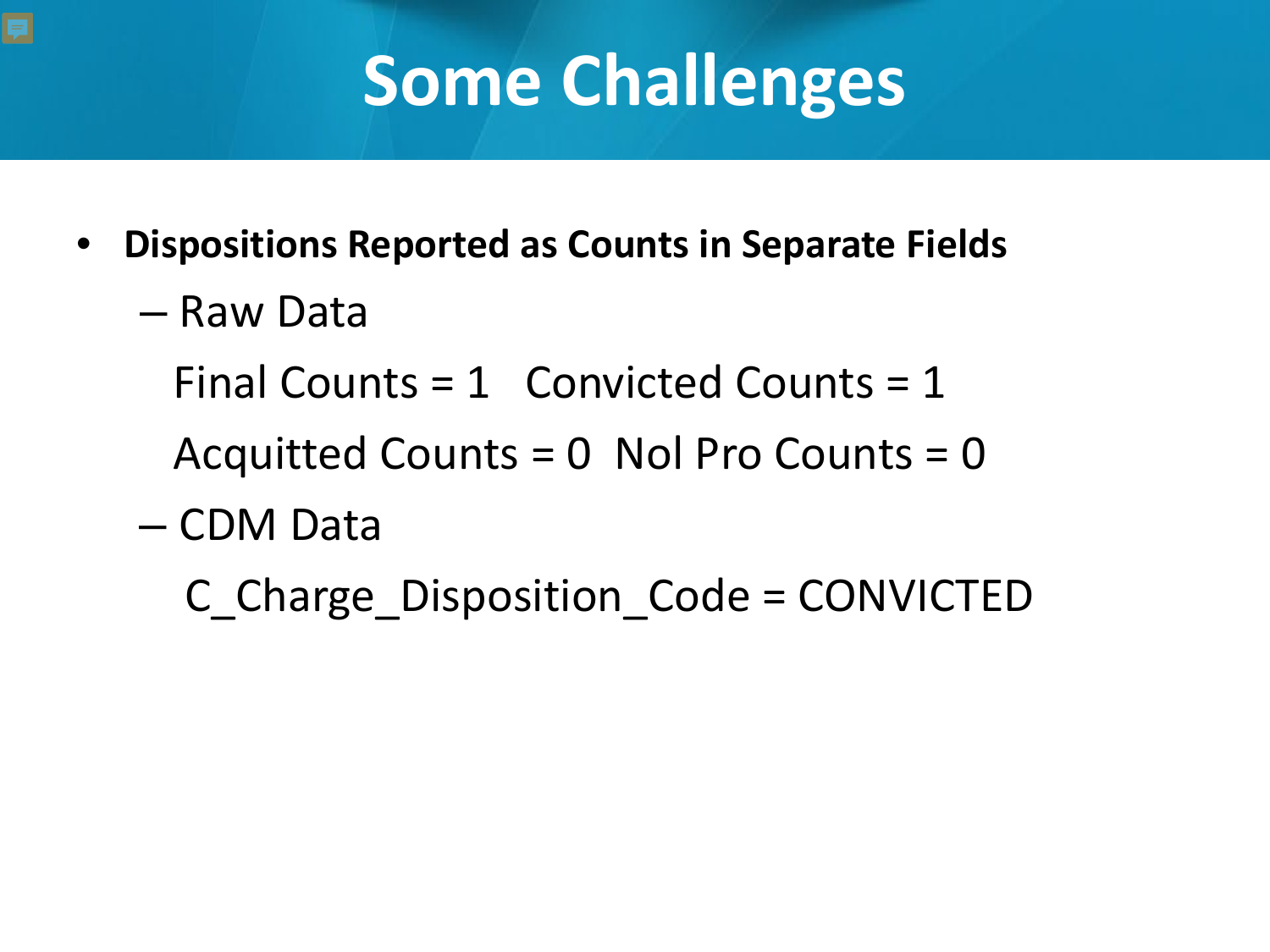# **Some Challenges**

#### • **Sentences in Text Strings**

– Raw data

Sentence detail = INCARCERATED 364 DAYS ALL BUT 30 DAYS SUSPENDED

- CDM data elements
- S\_CATEGORY = INCARCERATED
- S\_CONFINEMENT\_DAYS = 30
- S\_SUSPENDED\_DAYS = 334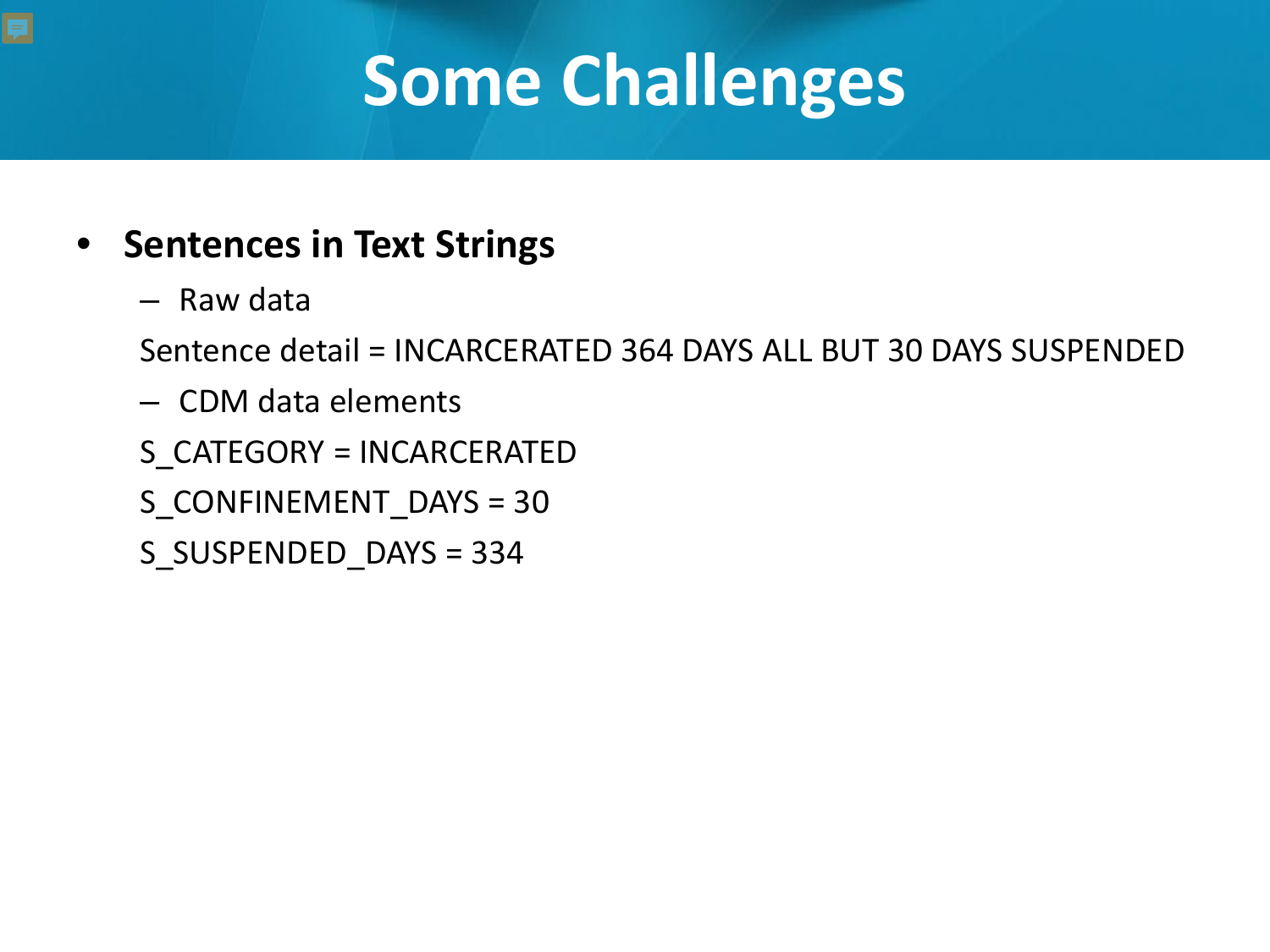### **State Profiles**

#### • **Arkansas**

- Arrest date range: 1900 2020
- Number of people in CCH: 827,793
- Number of arrests: 2,470,192

#### • **Maine**

- Arrest date range: 1931 2020
- Number of people in CCH: 403,390
- Number of arrests: 1,253,613

#### • **New Jersey**

- Arrest date range: 1904 2020
- Number of people in CCH: 2,277,404
- Number of arrests: 6,301,265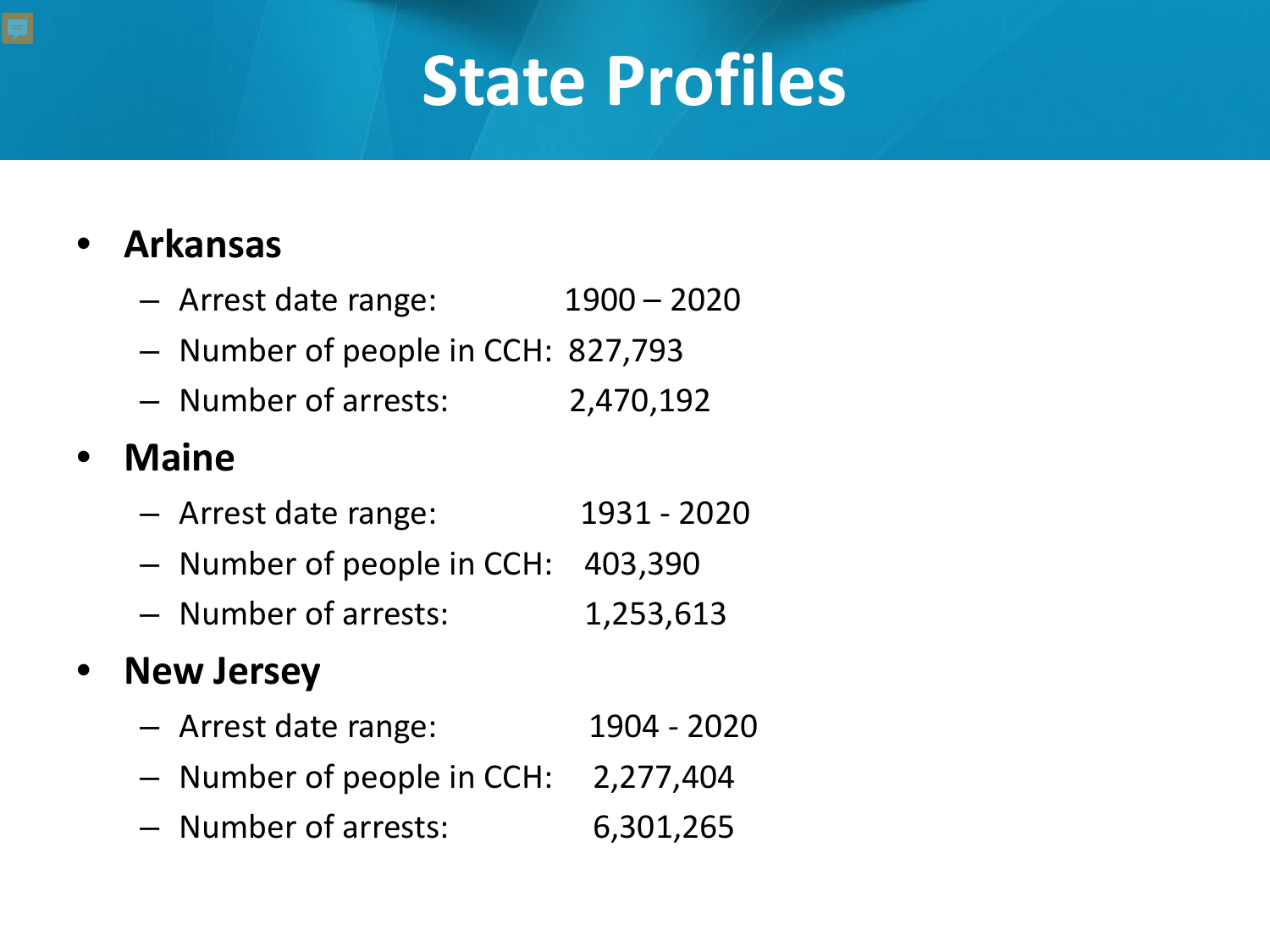# **Analytic Tool Demonstrations**

#### • **CCH Dashboard**

- Easiest to use
- Pre-defined queries
- Filtering capabilities

#### • **Microsoft Power BI**

- Supports custom queries
- Requires licensing
- Large array of visualizations and export/publishing capabilities

#### • **Piet Query Tool**

- Supports custom queries
- Open-source platform
- Limited visualizations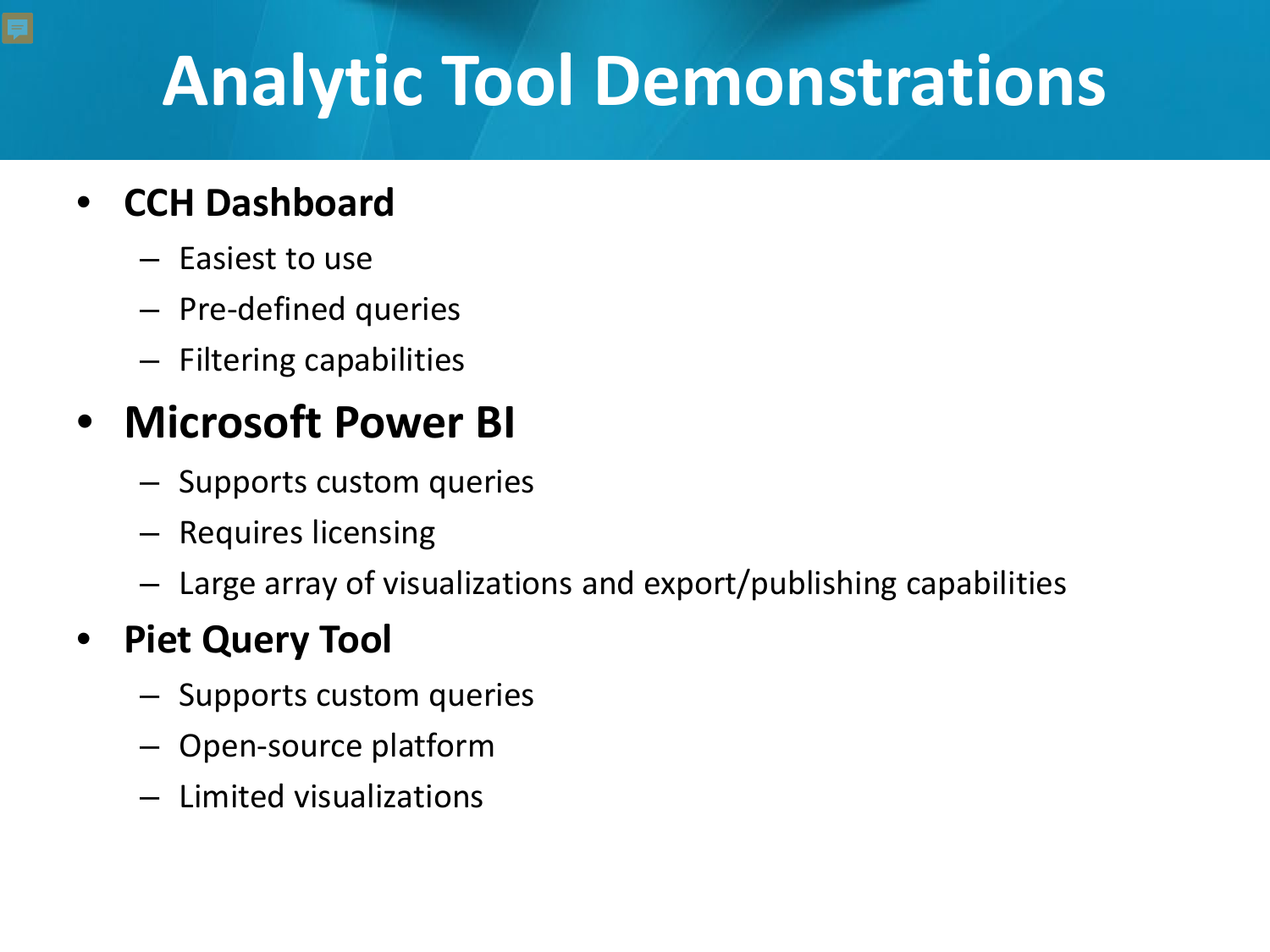#### **Summary**

- **Map and transform data to Common Data Model (CDM)**
- **Work with operations team to determine valuable metrics and visualizations**
- **Select visualization and BI tools**
- **Use operational metrics to improve Criminal History quality**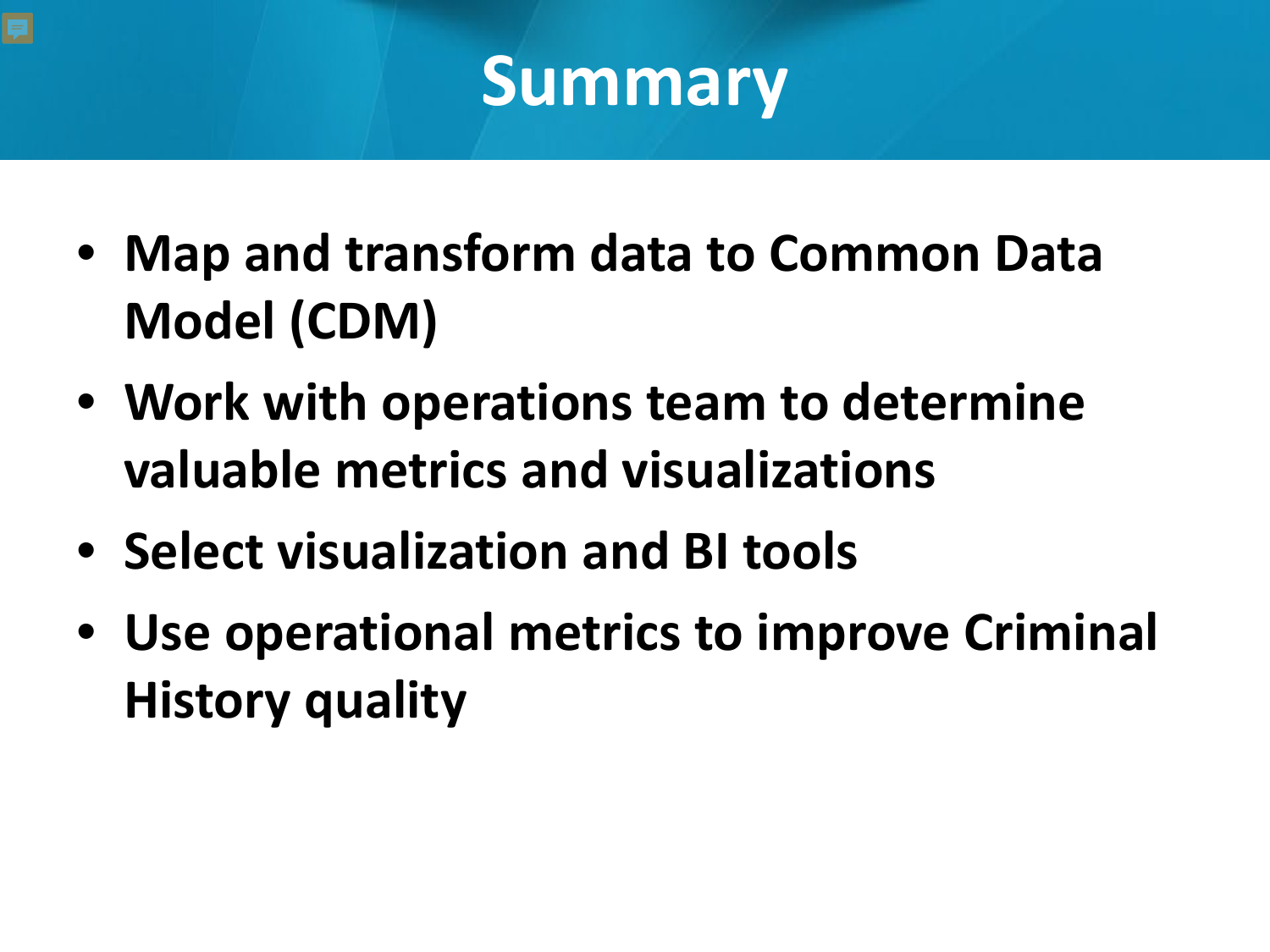### **Questions**